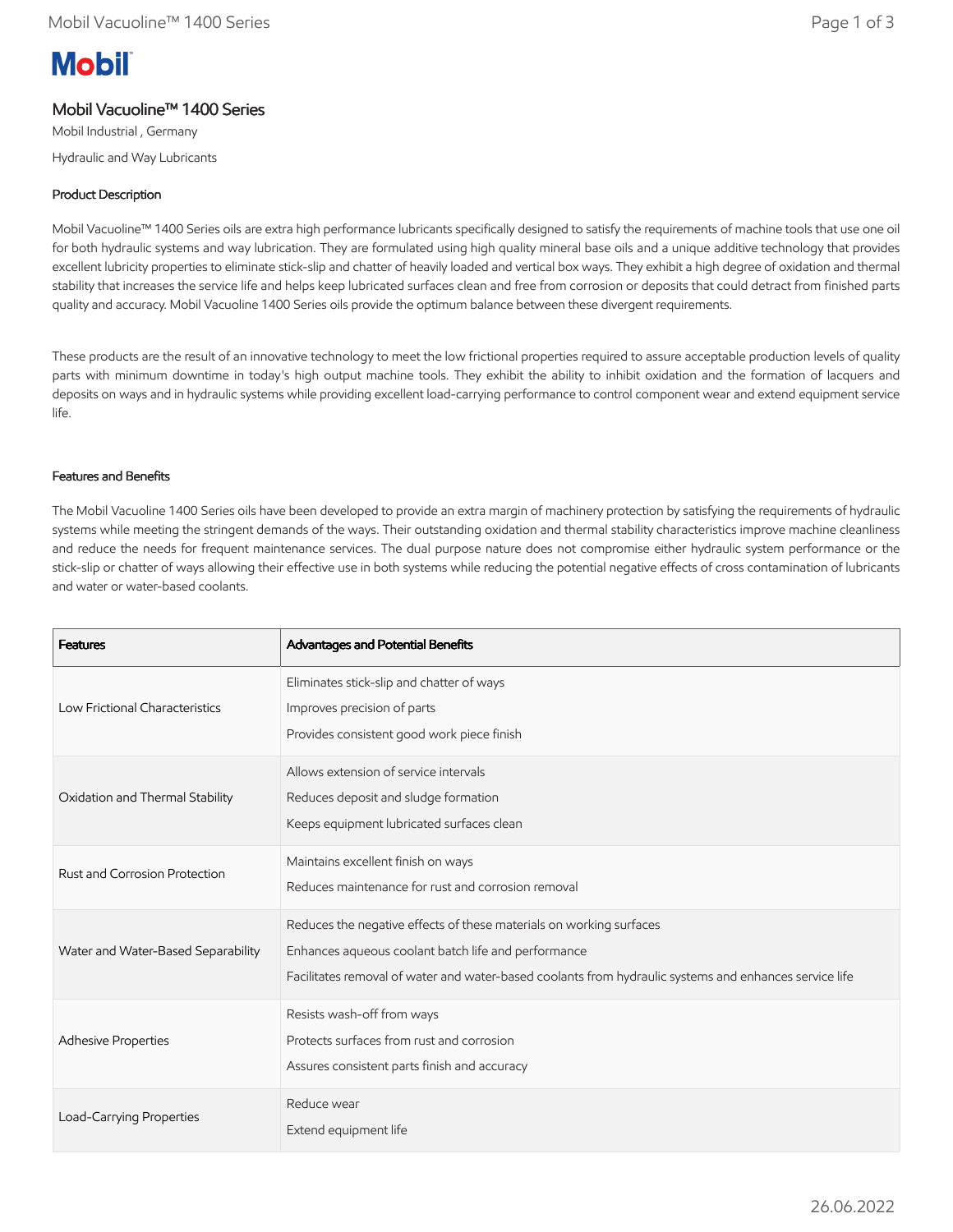| <b>Features</b>           | Advantages and Potential Benefits                                                                       |
|---------------------------|---------------------------------------------------------------------------------------------------------|
| Multi-metal Compatibility | Provides protection of ferrous and non-ferrous components                                               |
| Dual Purpose Design       | Eliminates concerns of cross contamination and product mis-application<br>Reduces need of extra product |

## Applications

- Machine tools with a common system for hydraulics and way lubrication
- Applications where cross-contamination of way lube with hydraulic oil can result in poor performance
- Machinery with separate systems for ways and hydraulics where one oil is desirable for both systems
- Areas where conventional mineral based lubricants are not adequately protecting way surfaces

### Properties and Specifications

| Property                                              | <b>MOBIL VACUOLINE 1405</b> | <b>MOBIL VACUOLINE 1409</b> | <b>MOBIL VACUOLINE 1419</b> |
|-------------------------------------------------------|-----------------------------|-----------------------------|-----------------------------|
| Grade                                                 | <b>ISO 32</b>               | <b>ISO 68</b>               | <b>ISO 220</b>              |
| Copper Strip Corrosion, 3 h, 100 C, Rating, ASTM D130 | 1B                          | 1B                          | 1B                          |
| Flash Point, Cleveland Open Cup, °C, ASTM D92         | 210                         | 218                         | 257                         |
| Kinematic Viscosity @ 100 C, mm2/s, ASTM D445         | 5.3                         | 8.57                        | 19.0                        |
| Kinematic Viscosity @ 40 C, mm2/s, ASTM D445          | 32                          | 68                          | 215                         |
| Pour Point, °C, ASTM D97                              | $-12$                       | $-6$                        | -6                          |
| Rust Characteristics, Procedure A, ASTM D665          | <b>PASS</b>                 | <b>PASS</b>                 | <b>PASS</b>                 |
| Viscosity Index, ASTM D2270                           | 96                          | 96                          | 96                          |

### Health and Safety

Health and Safety recommendations for this product can be found on the Material Safety Data Sheet (MSDS) @ [http://www.msds.exxonmobil.com/psims](http://www.msds.exxonmobil.com/psims/psims.aspx) /psims.aspx

All trademarks used herein are trademarks or registered trademarks of Exxon Mobil Corporation or one of its subsidiaries unless indicated otherwise.

11-2021

EXXONMOBIL LUBRICANTS & SPECIALTIES EUROPE, A DIVISION OF EXXONMOBIL PETROLEUM & CHEMICAL, BVBA (EMPC) POLDERDIJKWEG B-2030 Antwerpen Belgium

You can always contact our Technical Help Desk engineers on Mobil lubricants and services related questions:<https://www.mobil.com.de/de-de/kontakt>

Typical Properties are typical of those obtained with normal production tolerance and do not constitute a specification. Variations that do not affect product performance are to be expected during normal manufacture and at different blending locations. The information contained herein is subject to change without notice. All products may not be available locally. For more information, contact your local ExxonMobil contact or visit [www.exxonmobil.com](http://www.exxonmobil.com/)

ExxonMobil is comprised of numerous affiliates and subsidiaries, many with names that include Esso, Mobil, or ExxonMobil. Nothing in this document is intended to override or supersede the corporate separateness of local entities. Responsibility for local action and accountability remains with the local ExxonMobil-affiliate entities.